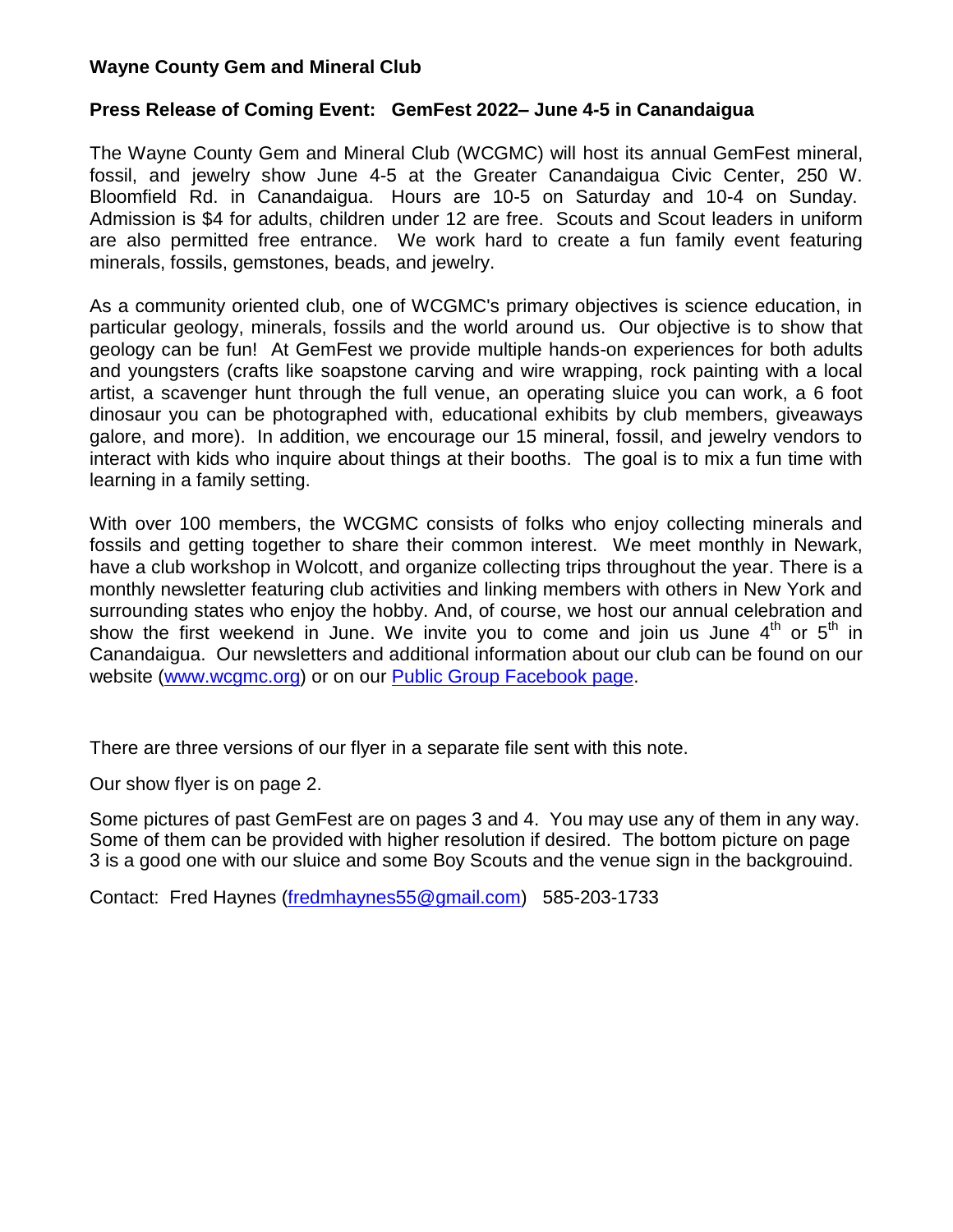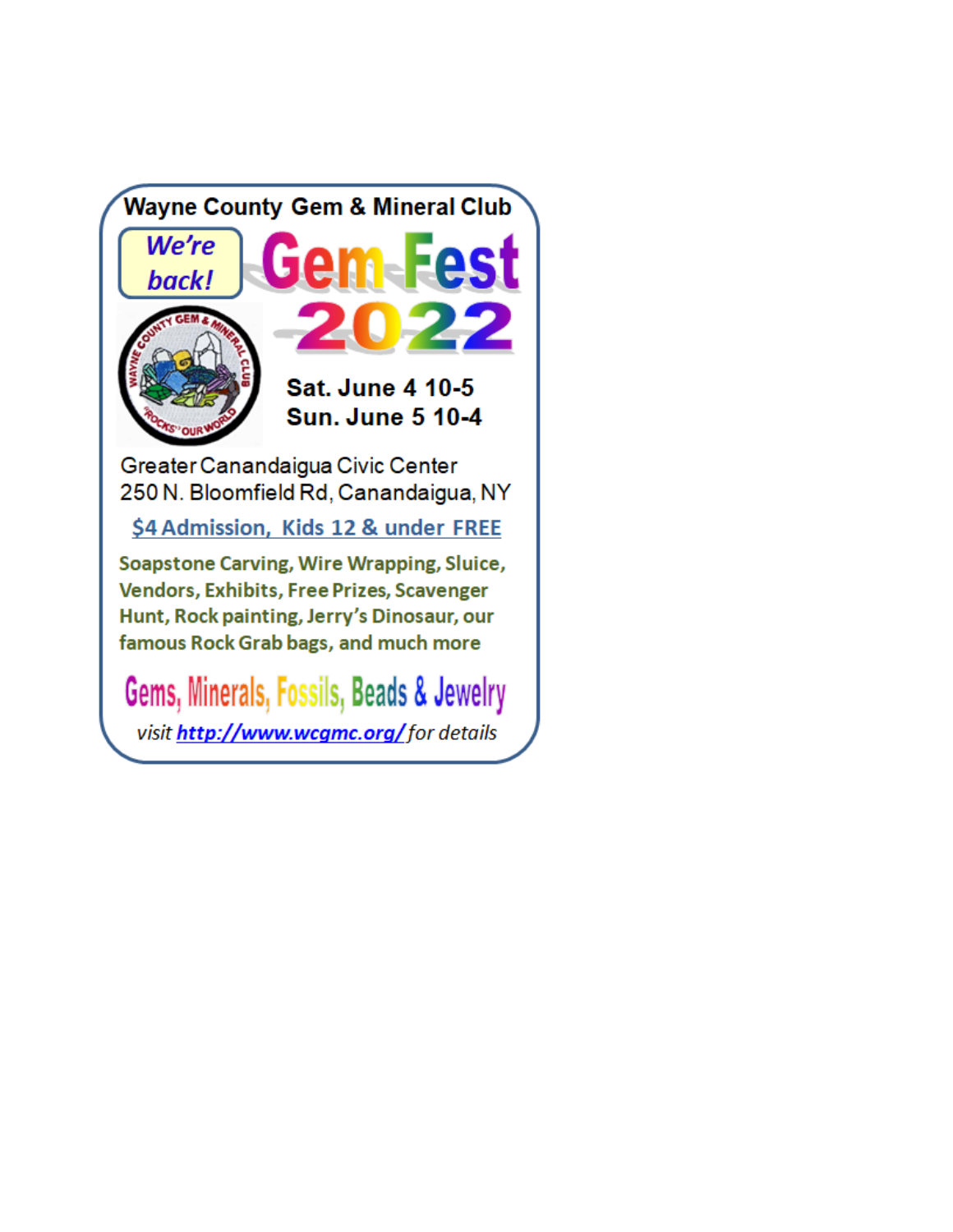



**Come try your hand processing some mineral and fossil-laden sand across a working sluice. Fun for all ages at GemFest in Canandaigua June 4-5.**